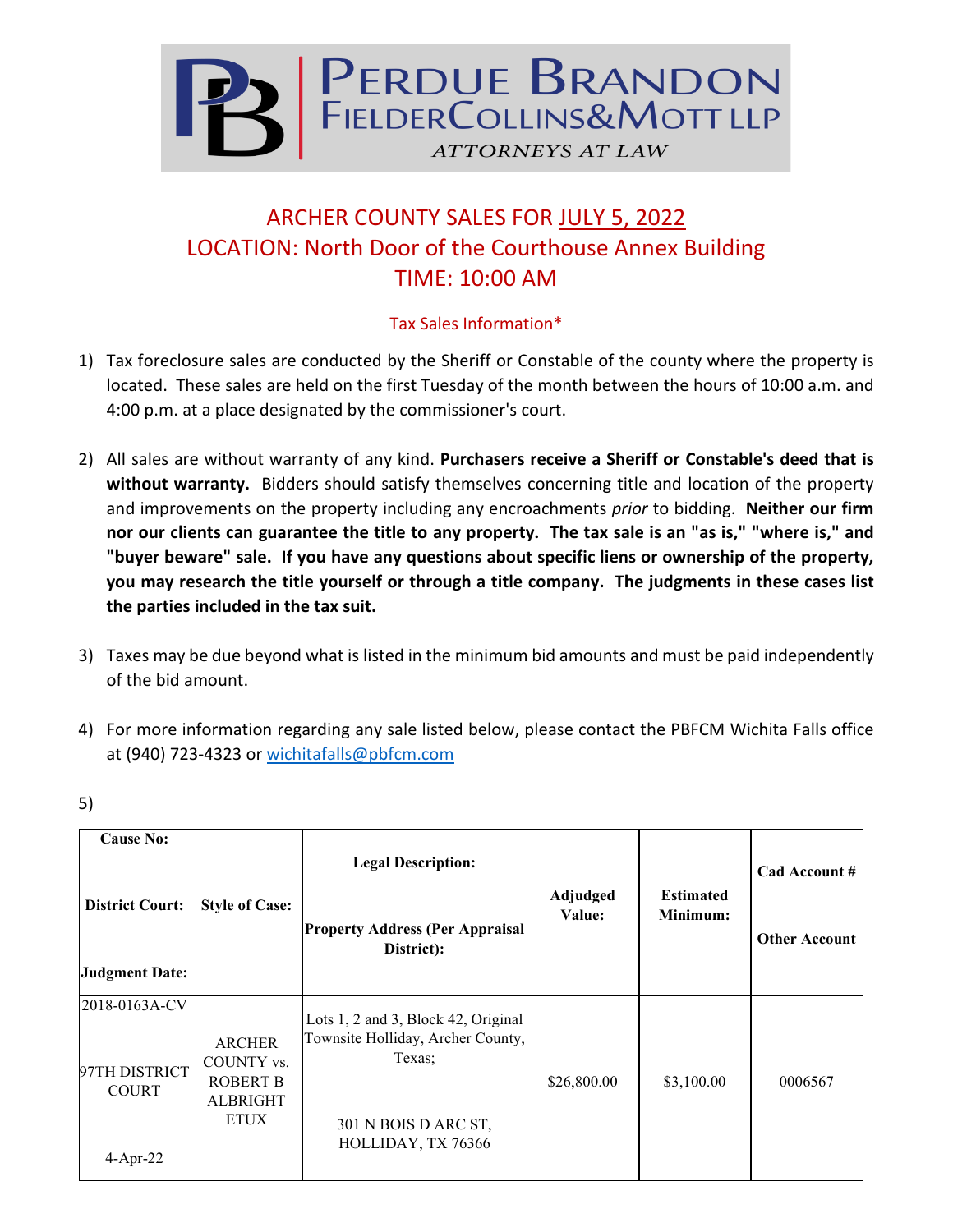| 0518011 &<br>0518737  |
|-----------------------|
|                       |
|                       |
|                       |
| 0006716               |
|                       |
| 0008909 &<br>35256    |
|                       |
| $0006445 \&$<br>34981 |
|                       |
|                       |
|                       |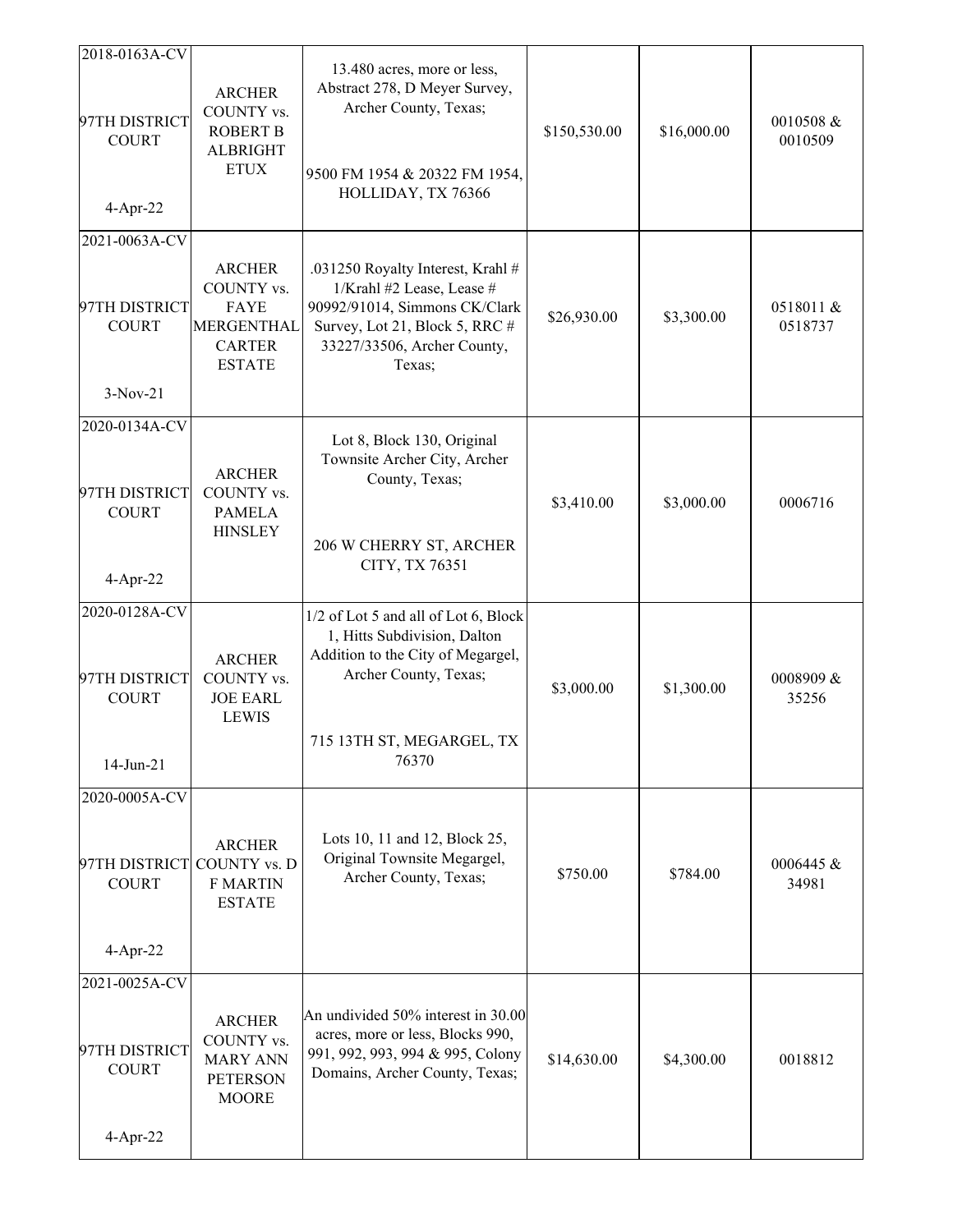| 2015-0045A-CV<br>97TH DISTRICT<br><b>COURT</b><br>$4-Apr-22$ | <b>Archer County</b><br>vs. BETTY R<br>OELKE, ET AL                             | .001822 Royalty Interest in the<br>East Holliday Lime Unit lease,<br><b>Texas Railroad Commission</b><br>#14196, DCSL League #3, Part of<br>Tract 13, 10 & 15 in City,<br>Holliday, East, Pryor Petroleum<br>Operator, Archer County, Texas;     | \$1,010.00                                                                         | \$1,044.00 | 0517951 |
|--------------------------------------------------------------|---------------------------------------------------------------------------------|--------------------------------------------------------------------------------------------------------------------------------------------------------------------------------------------------------------------------------------------------|------------------------------------------------------------------------------------|------------|---------|
| 2015-0045A-CV<br>97TH DISTRICT<br><b>COURT</b><br>$4-Apr-22$ | <b>Archer County</b><br>vs. BETTY R<br>OELKE, ET AL                             | .002732 Royalty Interest in the<br>East Holliday Lime Unit lease,<br><b>Texas Railroad Commission</b><br>#14196, DCSL League #3, Part of<br>Tract 13, 10 and 15 in City of<br>Holliday, East, Pryor Petroleum<br>Operator, Archer County, Texas; | \$670.00                                                                           | \$704.00   | 0508770 |
| 2020-0041A-CV<br>97TH DISTRICT<br><b>COURT</b><br>$3-Nov-21$ | <b>ARCHER</b><br>COUNTY vs.<br><b>PATRICIA</b><br><b>LORRENE</b><br><b>REDD</b> | Block 236, Colony Domain,<br>Archer County, Texas;                                                                                                                                                                                               | \$4,880.00                                                                         | \$3,800.00 | 0008930 |
| 2020-0098A-CV                                                |                                                                                 |                                                                                                                                                                                                                                                  |                                                                                    |            |         |
|                                                              |                                                                                 | Lot 3, Block 7, Judy Ray Estates<br>Addition to the City of Holliday,                                                                                                                                                                            |                                                                                    |            |         |
| 97TH DISTRICT<br><b>COURT</b><br>$4-Apr-22$                  | <b>SCOTT REECE</b>                                                              | <b>sved from, sale</b> ,000.00<br>106 CEDAR ELM ST,<br>HOLLIDAY, TX 76366                                                                                                                                                                        |                                                                                    |            | 0012221 |
| 2019-0018A-CV                                                |                                                                                 | 0.336 acres, more or less, out of                                                                                                                                                                                                                |                                                                                    |            |         |
| 97TH DISTRICT<br><b>COURT</b><br>$14$ -Jun-21                | AI DER<br>COU<br><b>ANTONIO</b><br><b>RESENDIZ</b>                              | Lot 28, Block 4, Clark & Plumb<br>Subdivision to $t_{\text{L}}$ Citrof<br><b>OF A SWAGE</b><br>18857 US HWY 281 N,<br>WINDTHORST, TX 76389                                                                                                       | $\mathbf{I}$ und <b>1:40 M</b> <sub>20</sub> S2 $\mathbf{I}_{\mathbf{C}_{000.00}}$ |            | 0017499 |
| 2016-0041A-CV                                                |                                                                                 |                                                                                                                                                                                                                                                  |                                                                                    |            |         |
| 97TH DISTRICT<br><b>COURT</b><br>4-Apr-22                    | <b>ARCHER</b><br>COUNTY VS.<br><b>FREDDY</b><br>SIMMONS, ET<br>AL               | .001709 Overriding Interest in the<br>JD Mullis "B" Lease, Lease<br>#16190, RRC #20026, Abstract 37,<br>BBB&C Survey, Archer County,<br>Texas;                                                                                                   | \$50.00                                                                            | \$84.00    | 0506400 |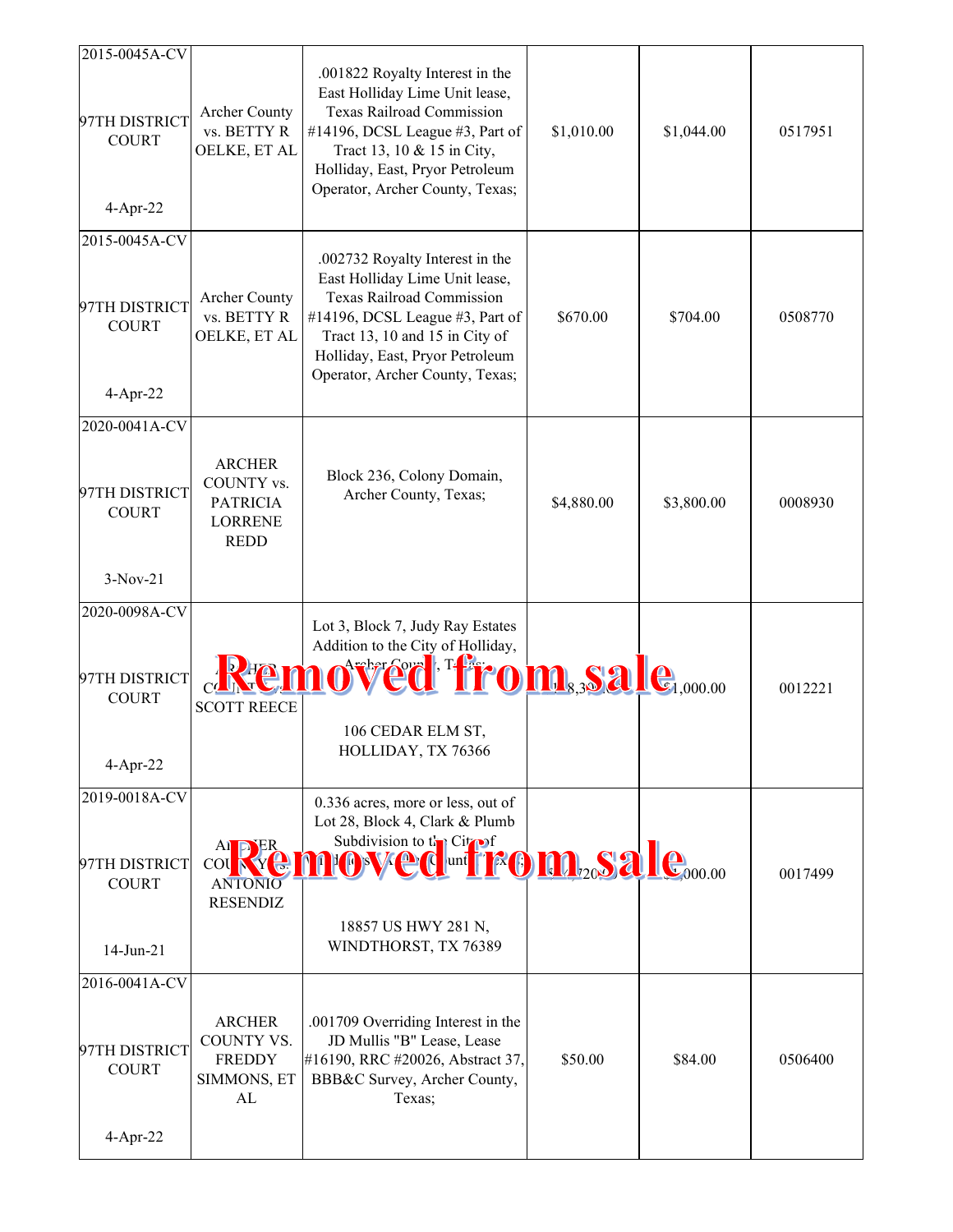| 2016-0041A-CV                                                 |                                                                   |                                                                                                                                                                                                    |          |          |                     |
|---------------------------------------------------------------|-------------------------------------------------------------------|----------------------------------------------------------------------------------------------------------------------------------------------------------------------------------------------------|----------|----------|---------------------|
| 97TH DISTRICT<br><b>COURT</b>                                 | <b>ARCHER</b><br>COUNTY VS.<br><b>FREDDY</b><br>SIMMONS, ET<br>AL | .001709 Overriding Interest in the<br>JD Mullis Lease, Lease #90409,<br>RRC #28141, Abstract 37, Block 1,<br>BBB&C Survey, Archer County,<br>Texas;                                                | \$20.00  | \$54.00  | 0510894             |
| $4-Apr-22$                                                    |                                                                   |                                                                                                                                                                                                    |          |          |                     |
| 2016-0041A-CV<br>97TH DISTRICT<br><b>COURT</b><br>$4-Apr-22$  | <b>ARCHER</b><br>COUNTY VS.<br><b>FREDDY</b><br>SIMMONS, ET<br>AL | .001120 Royalty Interest in the<br>Campbell Banking Co Lease,<br>Lease #3880, RRC #00682,<br>Abstract 119, DP Diggs Survey,<br>Section 13, Archer County, Texas;                                   | \$400.00 | \$434.00 | 0500604 &<br>522247 |
| 2016-0041A-CV                                                 |                                                                   |                                                                                                                                                                                                    |          |          |                     |
| 97TH DISTRICT<br><b>COURT</b><br>$4-Apr-22$                   | <b>ARCHER</b><br>COUNTY VS.<br><b>FREDDY</b><br>SIMMONS, ET<br>AL | .005208 Royalty Interest in the JD<br>Mullis "B" Lease, Lease #16190,<br>RRC #20026, Abstract 37,<br>BBB&C Survey, Archer County,<br>Texas;                                                        | \$140.00 | \$174.00 | 0507364             |
| 2016-0041A-CV                                                 |                                                                   |                                                                                                                                                                                                    |          |          |                     |
| 97TH DISTRICT<br><b>COURT</b><br>$4-Apr-22$                   | <b>ARCHER</b><br>COUNTY VS.<br><b>FREDDY</b><br>SIMMONS, ET<br>AL | .005209 Royalty Interest in the J D<br>Mullis Lease, Lease #90409, RRC<br>#28141, Abstract 37, Block 1,<br>BBB&C Survey, Archer County,<br>Texas;                                                  | \$70.00  | \$104.00 | 0511377             |
| 2016-0041A-CV                                                 |                                                                   |                                                                                                                                                                                                    |          |          |                     |
| 97TH DISTRICT<br><b>COURT</b><br>$4-Apr-22$                   | <b>ARCHER</b><br>COUNTY VS.<br><b>FREDDY</b><br>SIMMONS, ET<br>AL | .000434 Royalty Interest in the<br>House #2 Lease, Lease #11685,<br>RRC #21517, Abstract 56, H<br>Corzine Survey, Lots 9, 10, 11, 22<br>and part of Lots 23, 26, 27 & 38,<br>Archer County, Texas; | \$10.00  | \$44.00  | 0508408             |
|                                                               |                                                                   |                                                                                                                                                                                                    |          |          |                     |
| 2016-0041A-CV<br>97TH DISTRICT<br><b>COURT</b><br>$4$ -Apr-22 | <b>ARCHER</b><br>COUNTY VS.<br><b>FREDDY</b><br>SIMMONS, ET<br>AL | .000434 Royalty Interest in the<br>House Ranch Lease, Lease #90584,<br>RRC #28690/28833, Abstract 56,<br>Block 25, H Corzine Survey,<br>Archer County, Texas;                                      | \$30.00  | \$64.00  | 0508409             |